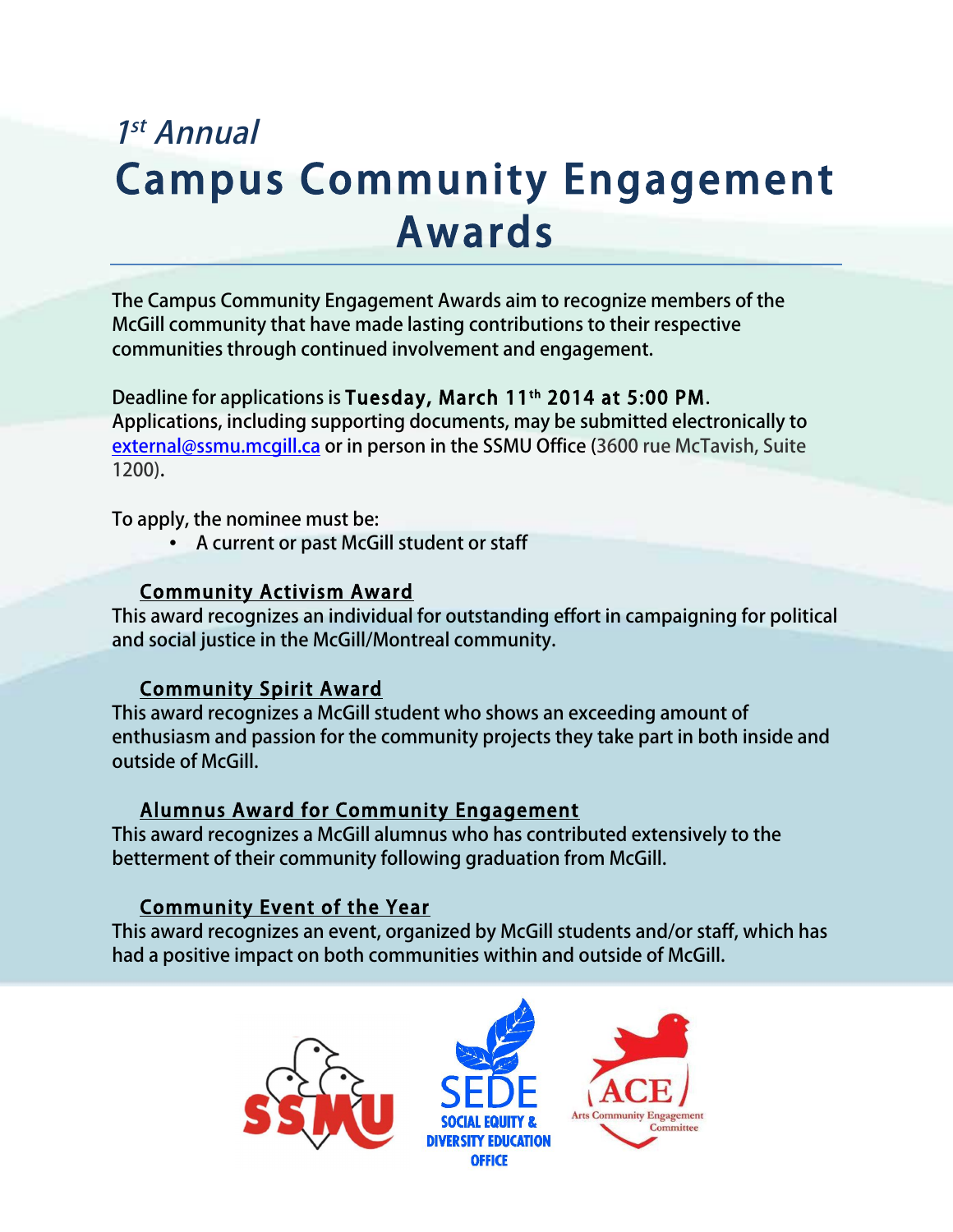# Nominee Details

Name of Nominee (First, Last):

Faculty / Department / Unit (if applicable):

Primary Phone Number:

Email:

Award Category For Nomination (Please Check All That Apply):  $\Box$  Community Activism Award Community Spirit Award Alumnus Award for Community Engagement Community Event of the Year

# Nominator Details

Name Of Nominator (If Different From Nominee) (First, Last):

Relationship with Nominee (if other than self):

Faculty / Department / Unit (if applicable):

Primary Phone Number:

Email:

How Did You Become Interested In Applying For The Campus Community Engagement Awards?

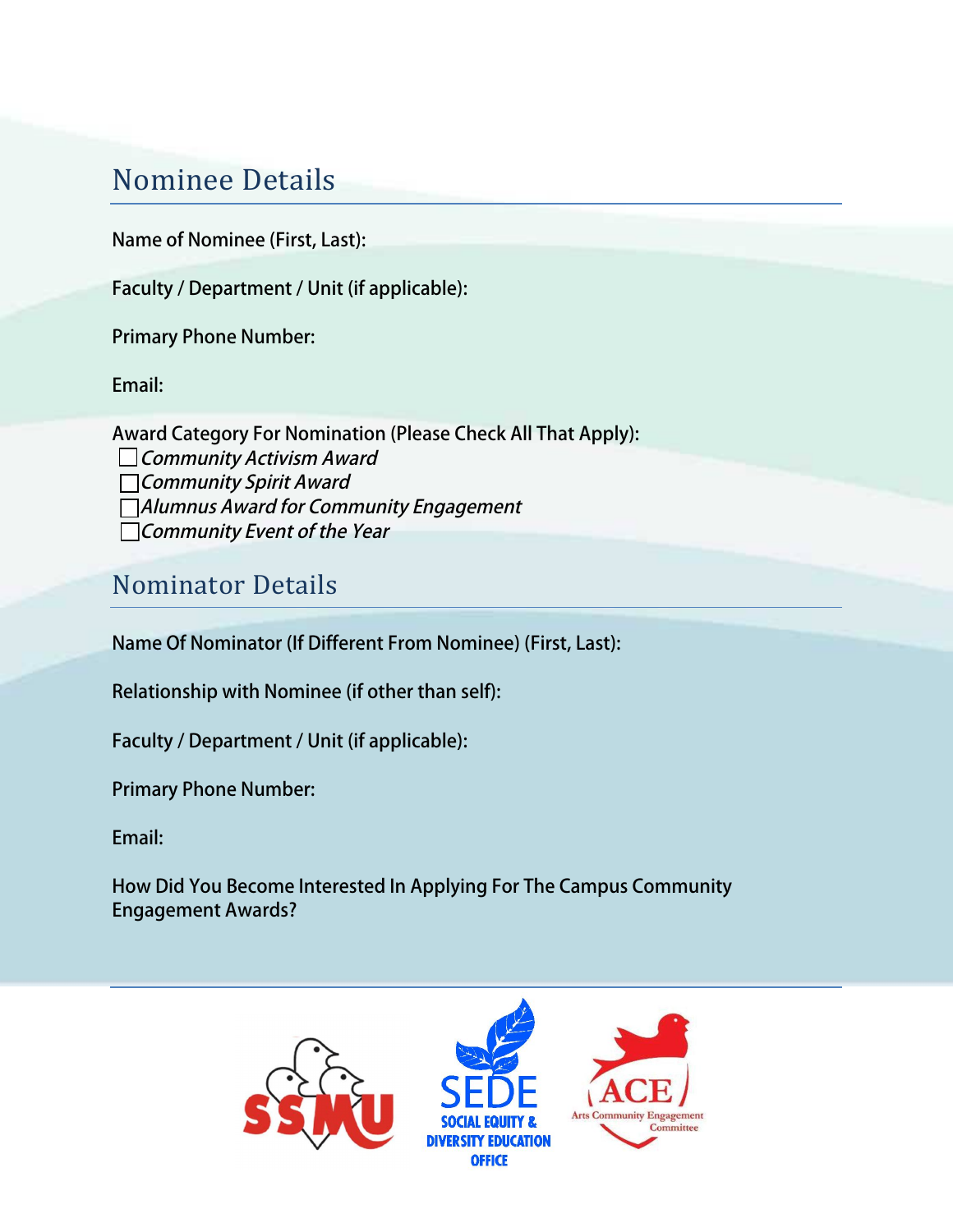# Reference Details

Please provide one reference (ideally one who has worked with the nominee in this context).

Name of Reference (Last, First):

Relationship with Nominee (if other than self):

Faculty / Department / Unit (if applicable):

Primary Phone Number:

Email:

# **Short Essay**

In 350 words or less, please outline what makes this nominee an outstanding candidate for this award. Feel free to touch on things like the nominee's relevant experiences, challenges, achievements and any other pertinent information. (Please write on the next page)

## Community Activism Award

 This individual has helped spread awareness about their cause within their community.

## Community Spirit Award

 This individual has helped inspire their passion for community engagement within others.

## Alumnus Award for Community Engagement

This alumnus has helped affect change since their graduation from McGill.

## Community Event of the Year

This event had a positive impact on the community.

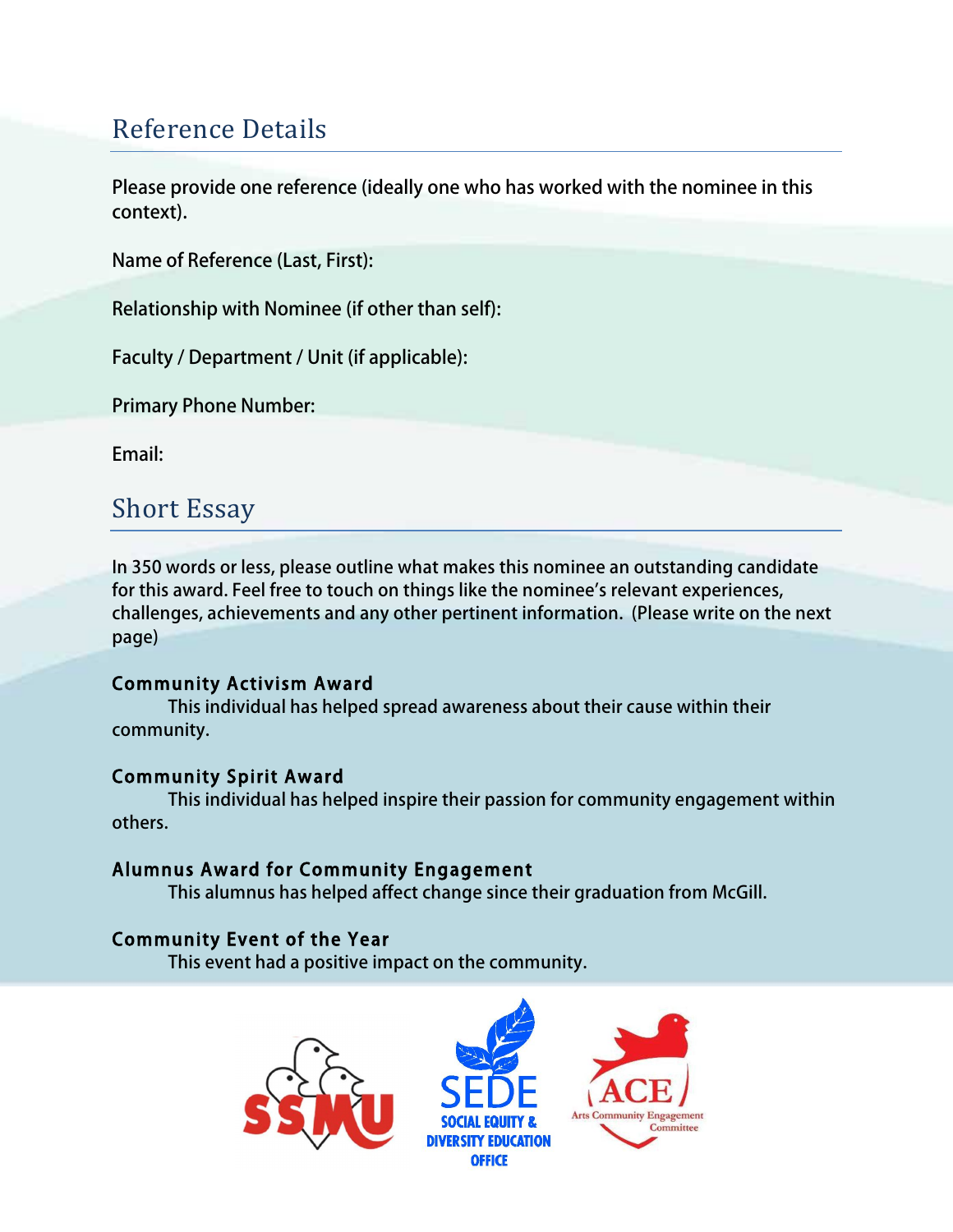